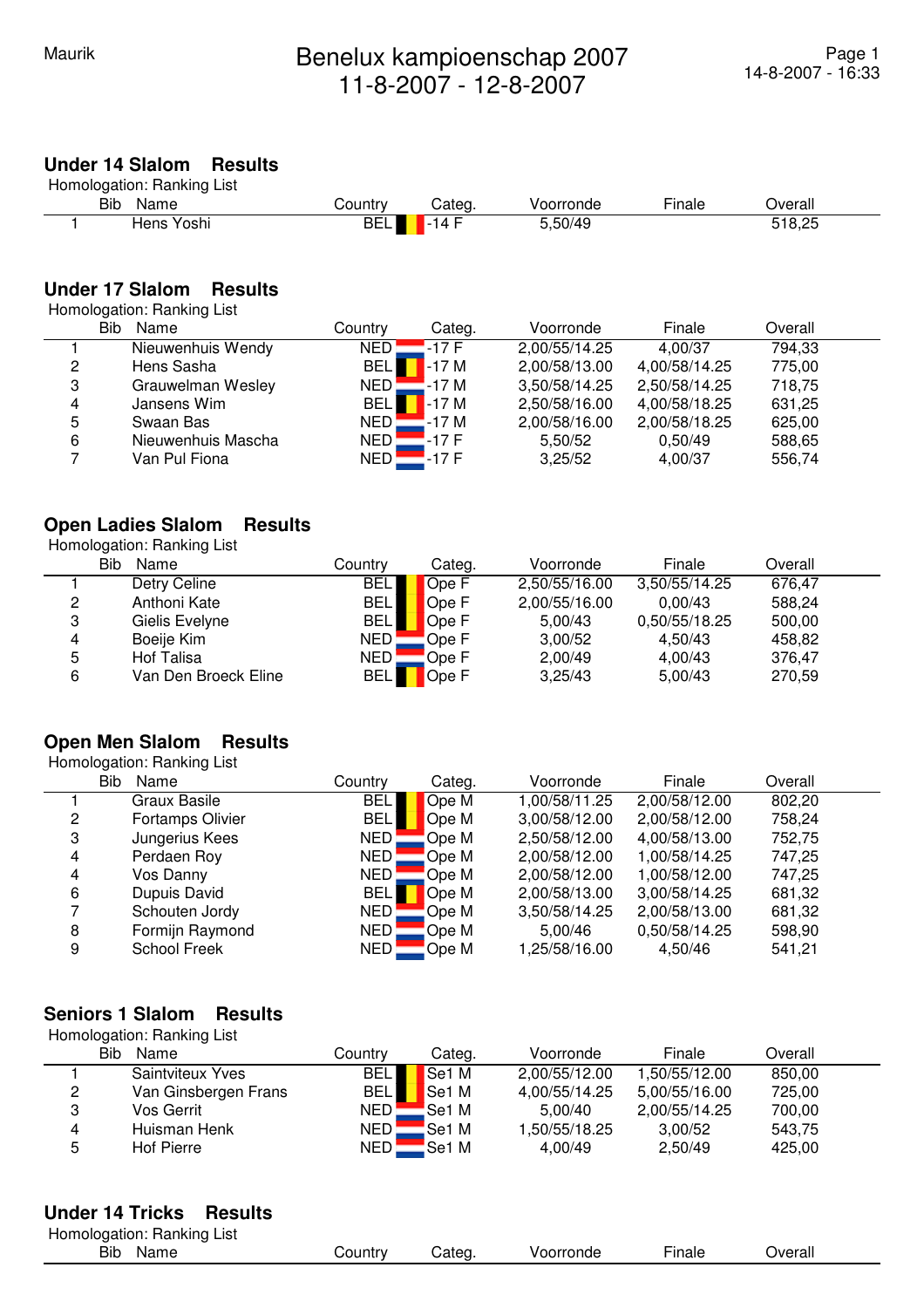# Maurik **Benelux kampioenschap 2007** 11-8-2007 - 12-8-2007

Page 2 14-8-2007 - 16:33

Bib Name **Country** Categ. Voorronde Finale Overall 1 Hens Yoshi BEL -14 F 1000 1360 221,50

## **Under 17 Tricks Results**

Homologation: Ranking List

|   | Bib<br>Name        | Countrv    | Categ. | Voorronde | Finale | Overall |  |
|---|--------------------|------------|--------|-----------|--------|---------|--|
|   | Grauwelman Wesley  | <b>NED</b> | -17 M  | 2390      | 2200   | 227,40  |  |
| C | Hens Sasha         | <b>BEL</b> | $-17M$ | 2050      | 1670   | 195,05  |  |
| 3 | Nieuwenhuis Mascha | NED        | -17 F  | 1020      | 1390   | 193,32  |  |
| 4 | Nieuwenhuis Wendy  | NED :      | -17 F  | 1220      | 1070   | 169,68  |  |
| 5 | Swaan Bas          | <b>NED</b> | -17 M  | 760       |        | 72,31   |  |
| 6 | Van Pul Fiona      | <b>NED</b> | $-17F$ | 420       | 300    | 58,41   |  |

# **Open Ladies Tricks Results**

Homologation: Ranking List

|   | Bib<br>Name    | Countrv    | Categ. | Voorronde | Finale | Overall |  |
|---|----------------|------------|--------|-----------|--------|---------|--|
|   | Kop Martine    | NED.       | Ope F  | 3170      | 2770   | 369,46  |  |
| 2 | Anthoni Kate   | <b>BEL</b> | Ope F  | 3010      | 1230   | 350,82  |  |
| 3 | Hof Talisa     | NED        | Ope F  | 1860      | 2220   | 258,74  |  |
| 4 | Boeije Kim     | <b>NED</b> | Ope F  | 1070      | 860    | 124,71  |  |
| 5 | Gielis Evelyne | <b>BEL</b> | Ope F  | 860       | 320    | 100,23  |  |
| 6 | Detry Celine   | <b>BEL</b> | Ope F  | 480       | 690    | 80,42   |  |

# **Open Men Tricks Results**

Homologation: Ranking List

|   | Bib<br>Name             | Countrv    | Categ. | Voorronde | Finale | Overall |  |
|---|-------------------------|------------|--------|-----------|--------|---------|--|
|   | <b>Fortamps Olivier</b> | <b>BEL</b> | Ope M  | 10240     | 9130   | 876,71  |  |
| 2 | Graux Basile            | <b>BEL</b> | Ope M  | 4930      | 7310   | 625,86  |  |
| 3 | Dupuis David            | <b>BEL</b> | Ope M  | 5370      | 3050   | 459,76  |  |
| 4 | Jungerius Kees          | NED!       | Ope M  | 4990      | 4920   | 427,23  |  |
| 5 | Schouten Jordy          | NED        | Ope M  | 4190      | 4940   | 422,95  |  |
| 6 | Vos Danny               | NED !      | Ope M  | 4520      | 4800   | 410,96  |  |
|   | Perdaen Roy             | NED        | Ope M  | 4360      |        | 373,29  |  |
| 8 | <b>School Freek</b>     | <b>NED</b> | Ope M  | 1600      | 1710   | 146,40  |  |
| 9 | Formijn Raymond         | NED¦       | Ope M  | 1100      |        | 94,18   |  |

## **Seniors 1 Tricks Results**

Homologation: Ranking List

|   | . .<br>Bib<br>Name   | Countrv          | Categ.            | Voorronde | Finale | Overall |  |
|---|----------------------|------------------|-------------------|-----------|--------|---------|--|
|   | Saintviteux Yves     | <b>BEL</b>       | Se <sub>1</sub> M | 4540      | 3980   | 607,76  |  |
| 2 | Vos Gerrit           | NED !            | Se1 M             | 2680      |        | 358,77  |  |
| 3 | Van Ginsbergen Frans | <b>BEL</b>       | Se <sub>1</sub> M | 1060      | 1040   | 141,90  |  |
| 4 | Huisman Henk         | NED.             | Se1 M             | 930       | 890    | 124,50  |  |
| 5 | <b>Hof Pierre</b>    | NED <sup>'</sup> | Se1 M             | 680       | 860    | 115,13  |  |

# **Under 17 Jump Voorronde Results**

Homologation: Ranking List

|   | Bib<br>Name        | Countrv    | Categ. | Voorronde | Overall |
|---|--------------------|------------|--------|-----------|---------|
|   | Swaan Bas          | NED        | -17 M  | 36,4m     | 636,36  |
| 2 | Grauwelman Wesley  | NED        | -17 M  | 36,3m     | 634,20  |
| 3 | Hens Sasha         | <b>BEL</b> | $-17M$ | 30,7m     | 512,99  |
| 4 | Nieuwenhuis Wendy  | NED        | -17 F  | 19,2m     | 327,96  |
| 5 | Nieuwenhuis Mascha | NED        | -17 F  | 18,1m     | 298,39  |